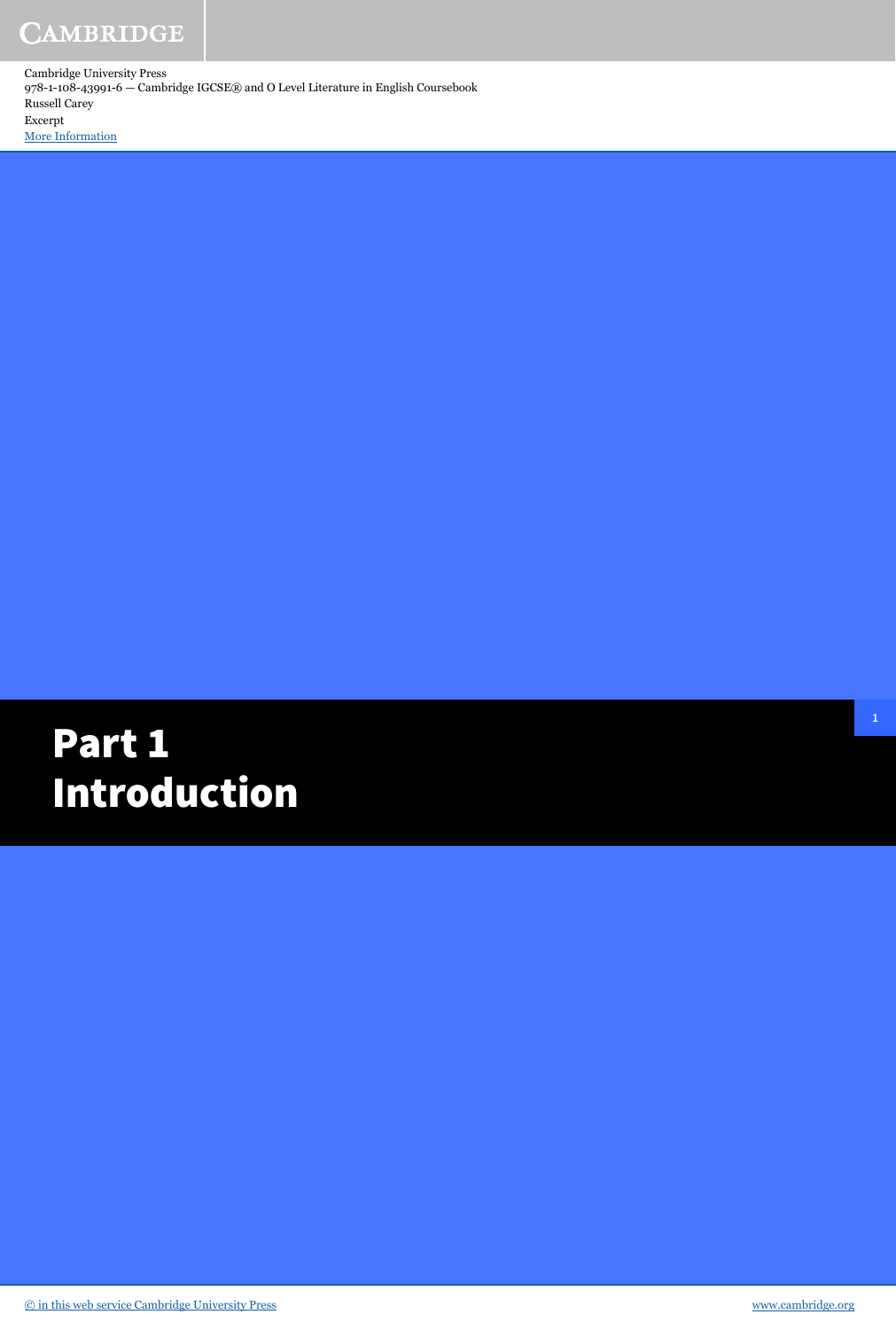[More Information](www.cambridge.org/9781108439916)



# Unit 1 **How to get the most from this coursebook**

### **1.1 Why study literature?**

Literature, like travel, broadens the mind, particularly when the writers you are studying come from countries around the world. The main criteria for selecting **texts** for Cambridge Literature in English (both IGCSE and O Level) are that they should be well written (and therefore worth studying) and be written in English. One of the principal aims of the course is for you to enjoy the experience of reading and studying literature.

**2**

**Text:** when used in this coursebook, refers to a poem, a short story, a novel or a play. When studying English Language, you might work on different non-literary types of text, such as letters and newspaper articles.

### **1.2 How will this coursebook help you?**

This coursebook is designed to be used in class or to be read as part of your individual private study. Its purpose is to help you develop the skills necessary for a course in literature.

This book supports Cambridge IGCSE and O Level Literature in English and Cambridge IGCSE World Literature. The skills covered in this coursebook are common to each syllabus, but you should ask your teacher or refer to the relevant syllabus for details of the specific assessment objectives and coursework requirements.

This coursebook aims to reduce the 'fear factor' associated with learning new skills. It will focus on the skills you need to develop your confidence in, giving informed personal responses to the texts you read. It will also help you to prepare for your assessment at the end of your course.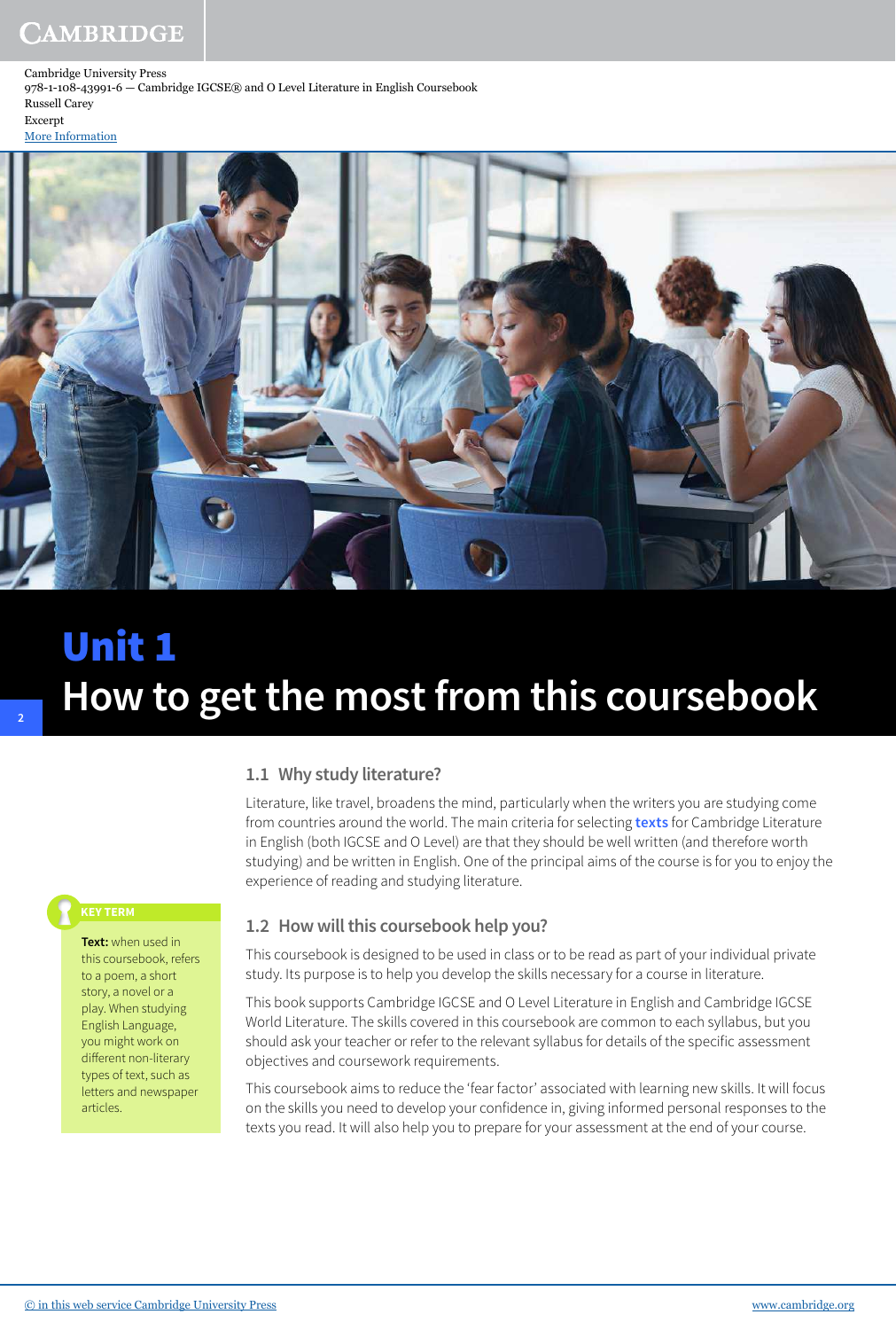**AMBRIDGE** 

Cambridge University Press 978-1-108-43991-6 — Cambridge IGCSE® and O Level Literature in English Coursebook Russell Carey Excerpt [More Information](www.cambridge.org/9781108439916)

**Unit 1: How to get the most from this coursebook**

#### **1.3 Structure of the coursebook**

The coursebook is divided into parts and units.

#### **Part 1: Introduction**

#### **Unit 1: How to get the most from this coursebook**

This introductory unit explains how the coursebook will help you during your literature course.

#### **Unit 2: Approching your course**

This unit gives an introduction to the assessment objectives used in your course. You will find it helpful to familarise yourself with these objectives, and then to refer back to them as you progress through the course.

#### **Part 2: Building your skills: Poetry**

This is the first main study section in the Building your skills part of the coursebook. It is best for you to read and work through the units in this section before reading Part 3: Building your skills: Prose and Part 4: Building your skills: Drama. One reason for this is that poems are generally much shorter than plays or novels, and even short stories. By studying the way in which poets write, you will be able to explore a complete text, and see how poets begin, develop and end their poems. Part 2 will also introduce skills and learning strategies which you will go on to develop further in subsequent parts.

While this part is not intended as an anthology, there is nonetheless a wide variety of poetry for you to read and explore. The activities suggested, and the questions asked, are designed to develop your skills of analysis over the duration of the course. The more poetry you read, the more competent you will become at analysing poems closely. The poems chosen are the work of a variety of authors from different centuries and from different continents.

#### **Part 3: Building your skills: Prose**

Except for one complete short story in Unit 11, the 'texts' for study in this part are extracts from longer prose works. They have been chosen to enable you to develop the skills you will need for reading and exploring the detail of longer prose works.

The activities and questions in this part will focus on how writers begin their novels or stories, and how they establish the setting and mood, as well as how they develop characters and themes.

As with Part 2, the more you read, the more you will develop your skills of analysis. The questions will help you to develop appropriate vocabulary to use when analysing and writing about prose texts, and methods for appreciating the ways in which writers present their material.

Your study of the complete short story in Unit 11 will help you to consider the ways in which writers not only begin and develop stories, but also bring them to a conclusion.

The chosen prose extracts are by female and male authors, were written over the last two centuries and are from different parts of the world.

#### **Part 4: Building your skills: Drama**

The extracts in Part 4 are from plays by Shakespeare, written over 400 years ago, and also from plays written during the last century, reflecting the kinds of plays to be found across the Literature in English syllabuses.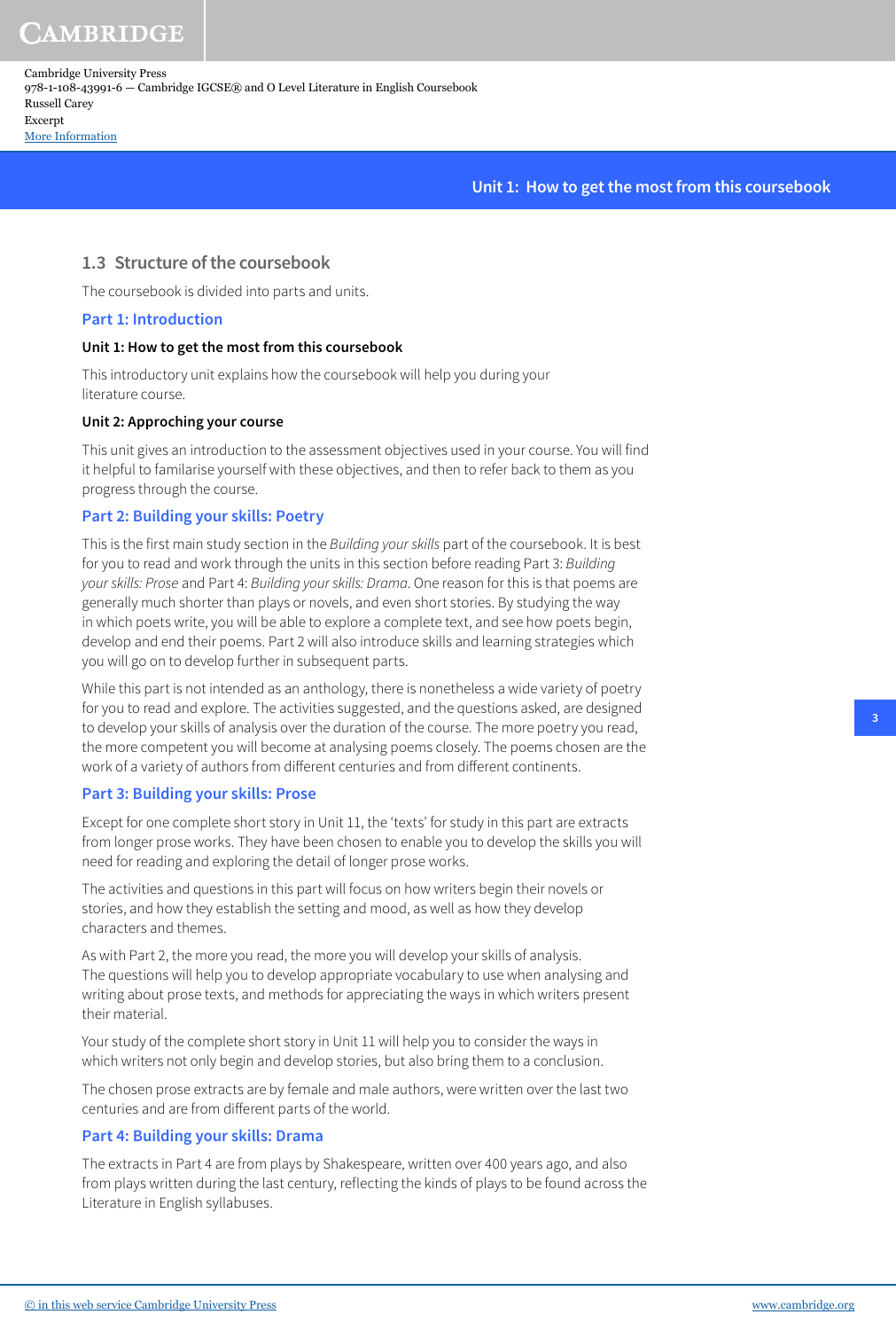#### **Cambridge IGCSE and O Level Literature in English**

The activities and questions in this part will encourage you to visualise the drama texts as plays that are intended for performance in the theatre. The extracts are designed to cover a range of key aspects that are important when studying drama texts, the ways in which dramatists begin their plays and establish settings and mood, as well as the ways they present characters and themes.

#### **Part 5: Consolidating your writing skills**

The two units in Part 5 – Unit 16: Critical writing and Unit 17: A closer look at essay technique – are designed to help you consolidate your writing skills. It is essential that you devote enough time over the duration of the course to developing your writing skills.

#### **Part 6: Approaching assessment**

This section of the coursebook will help you to prepare for assessment. There are three units.

#### **Unit 18: Approaching set texts**

This unit builds on what you will have learned in the parts on responding to poetry (Part 2), prose (Part 3) and drama (Part 4), and the consolidating of your writing skills. The unit gives advice on how to revise your set texts effectively. Guidance is also provided on how to prepare for different types of question that you may encounter in relation to prose, poetry and drama.

#### **Unit 19: Approaching unseen poems and prose extracts**

This unit builds on the skills you will have already practised in Parts 2 and 3 on responding to poetry and prose, and also in Part 5: Consolidating your writing skills.

This unit is particularly relevant for IGCSE students taking the Unseen Paper option, but the strategies it discusses will be useful for all students when approaching new texts.

This unit aims to reassure you by reminding you that you will have developed and practised the necessary skills for approaching unseen texts in the Building your skills parts of the coursebook.

In addition, this unit will suggest useful strategies for how to approach poems and prose extracts; it will also give you practice in answering examination-style questions.

#### **Unit 20: Preparing for the Coursework portfolio**

The skills for responding to poetry, prose and drama texts are developed in Parts 2–4, and these skills are relevant for the texts you will study if you are a Cambridge IGCSE Literature in English student doing the Coursework component.

This unit provides clear guidance about what you need to do for Coursework and suggests effective strategies for planning and producing successful Coursework assignments.

The coursework/portfolio requirements for IGCSE World Literature students are different, so please check with your teacher or refer to the syllabus.

#### **1.4 Active learning**

This coursebook will help you to develop effective learning strategies, and to develop and practise the skills necessary for your success in Cambridge IGCSE or O Level Literature. It will also encourage you to take responsibility for your own learning. The following are some of the ways in which you can do this:

- **1** Read texts, such as the drama and prose texts, before lessons, if you can.
- **2** Begin your revision of texts straight away. After lessons, find time when you can re-read closely the sections of texts you have covered in class. Go over those sections of texts that you found challenging on first reading.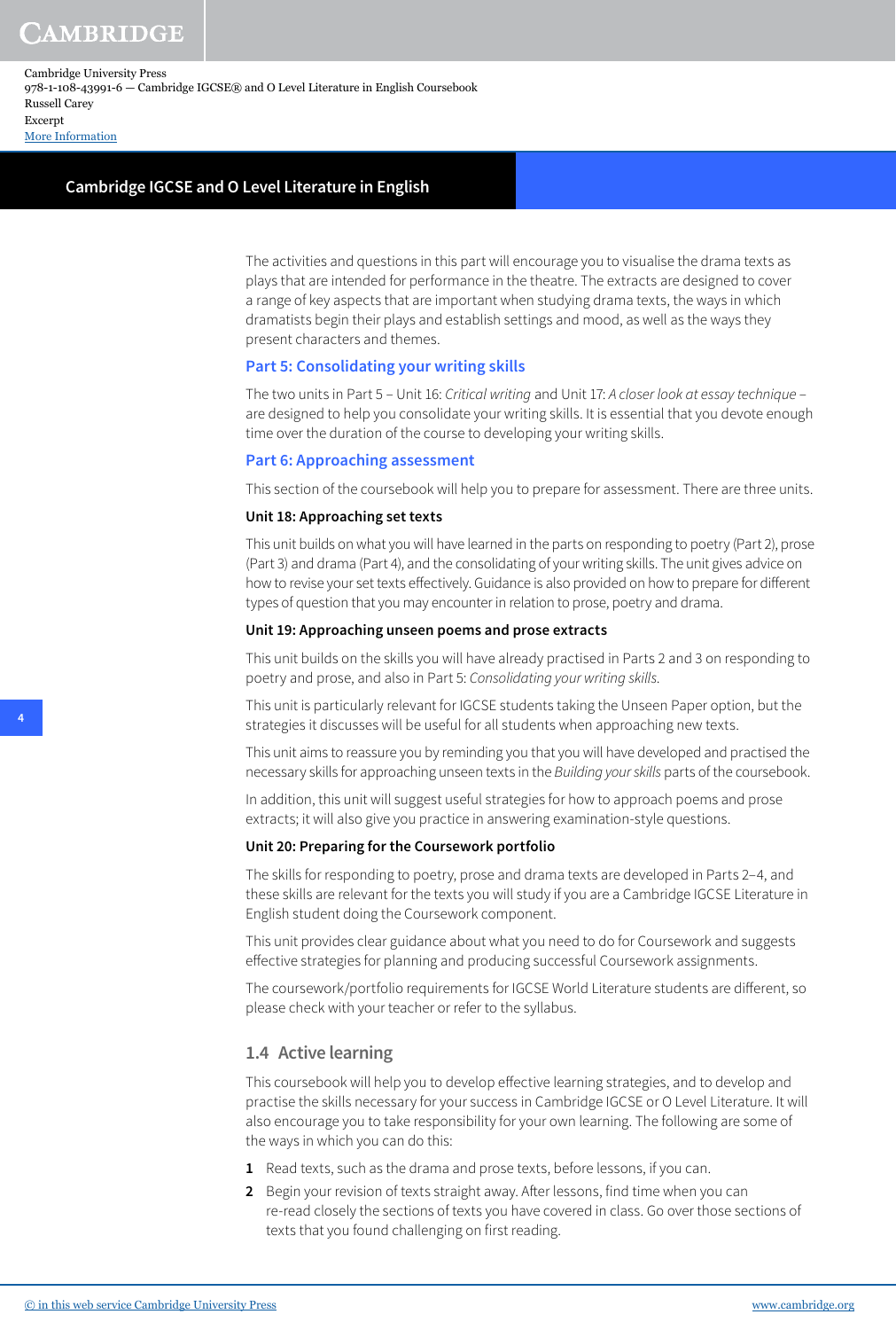CAMBRIDGE

#### **Unit 1: How to get the most from this coursebook**

- **3** Read with a dictionary available nearby. This can be in print or online. Meanings of words are not going to become clearer unless you use a dictionary.
- **4** Be an active reader and make notes lots of them! Make notes on paper or on screen. Then add to your notes as you re-read them. You might find that a reading log or a computer 'scrapbook' is a very useful addition to your learning.
- **5 Annotate** copies of poems or pages from longer texts. This can be very helpful, particularly if you annotate key words to show how the writers achieve their effects. For this reason, it is helpful to have different coloured pens, or highlighter pens, to differentiate between various types of note. A useful starting point is to use one colour for notes about content, and another colour for key words which illustrate a writer's choice of language.
- **6** Read up on set texts, using the internet or the library for research. Study guides can be helpful early on in providing an overview of the plot or characters. Remember, however, that such guides should not be used as a substitute for your own *informed* personal response to texts.
- **7** Read texts aloud. This is likely to be done in lessons, and it is more easily done with poems and plays than long novels. However, there is no reason why you should not read aloud key extracts from the novels you are studying. If you have time, you could even record your reading of some of your poems or key extracts from drama and prose texts. This would certainly be an excellent way to revise.

**Annotate:** to make notes providing brief explanations or comments.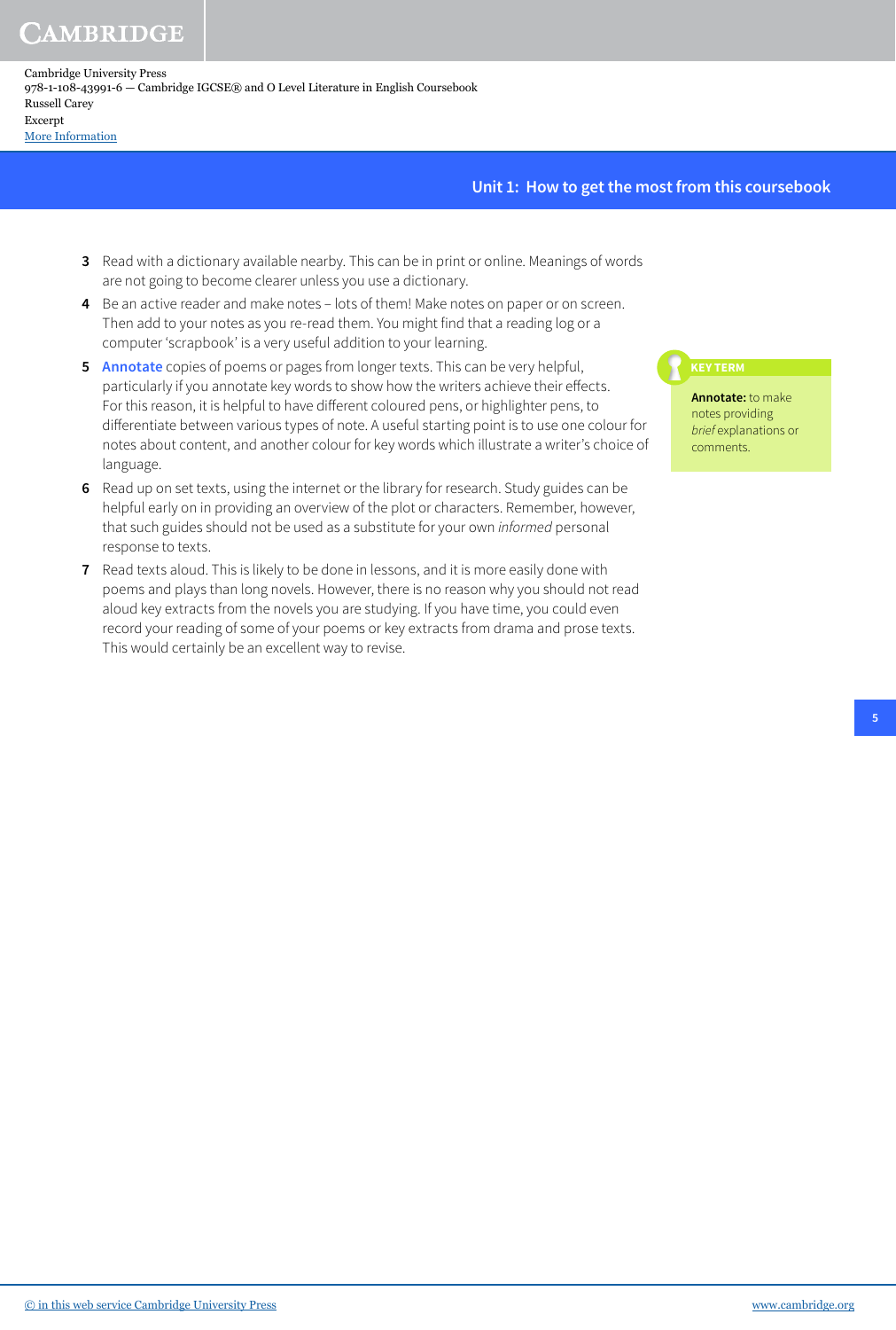# CAMBRIDGE

Cambridge University Press 978-1-108-43991-6 — Cambridge IGCSE® and O Level Literature in English Coursebook Russell Carey Excerpt



# Unit 2 **Approaching your course**

# **Learning outcomes**

**6**

#### **By the end of this unit, you will be familiar with:**

- which course you are taking and how to approach it
- the course's assessment objectives.

#### **2.1 Assessment structure**

Your teacher will inform you which syllabus you are following: Cambridge IGCSE Literature in English, O Level Literature in English or IGCSE World Literature.

- **•** For **IGCSE Literature in English**, you will take one of three routes through the assessment.
- **•** For **O Level Literature in English**, you will all follow the same route.
	- **•** For **IGCSE World Literature**, you will all follow the same route.

More information about the assessment structure of your course is set out in the appendix at the end of this book.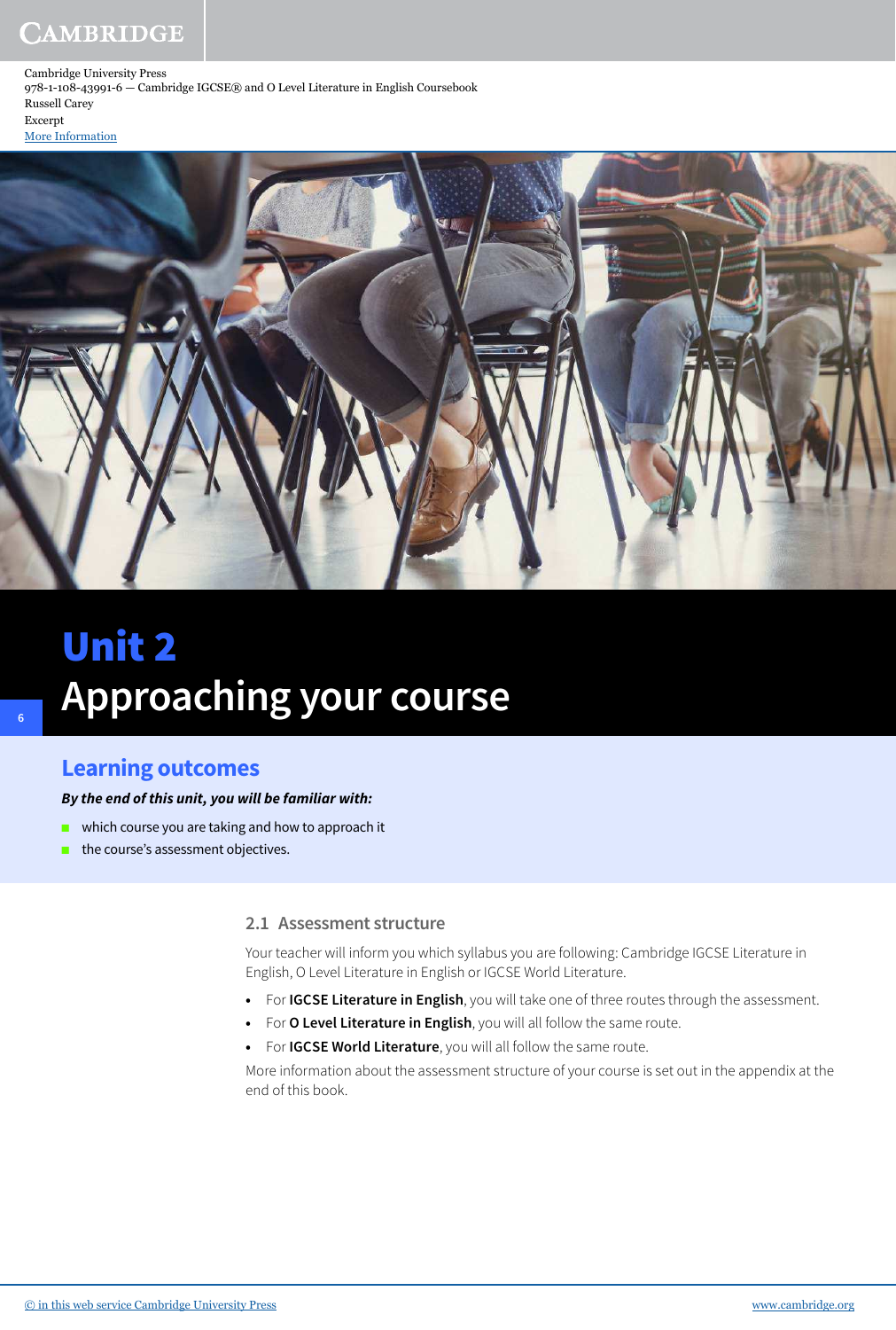CAMBRIDGE

Cambridge University Press 978-1-108-43991-6 — Cambridge IGCSE® and O Level Literature in English Coursebook Russell Carey Excerpt [More Information](www.cambridge.org/9781108439916)

#### **Unit 2: Approaching your course**

### **2.2 Assessment objectives**

All subjects have their own specific assessment objectives (AOs), which list the necessary skills that you should develop during your course. The assessment objectives for Cambridge IGCSE Literature in English, for O Level Literature in English and for IGCSE World Literature are listed in separate tables below, together with a detailed explanation of what they mean in practice.

#### **Cambridge IGCSE Literature in English**

| <b>Assessment objective (AO)</b>                                                                                                                                                      | What it means for you                                                                                                                                                                                                                                                                                                                                                                                                                                                                                                                  |
|---------------------------------------------------------------------------------------------------------------------------------------------------------------------------------------|----------------------------------------------------------------------------------------------------------------------------------------------------------------------------------------------------------------------------------------------------------------------------------------------------------------------------------------------------------------------------------------------------------------------------------------------------------------------------------------------------------------------------------------|
| AO 1<br>Show detailed knowledge<br>of the content of literary<br>texts in the three main<br>forms (drama, poetry<br>and prose), supported by<br>reference to the text.                | You need to have a thorough grasp of the detail of the texts<br>you study.                                                                                                                                                                                                                                                                                                                                                                                                                                                             |
|                                                                                                                                                                                       | The work you do throughout the course will help you to get<br>to grips with the relevant detail, but you must be prepared<br>to re-read your set texts carefully.                                                                                                                                                                                                                                                                                                                                                                      |
|                                                                                                                                                                                       | You need to support your responses by using evidence<br>from the text, in the form of references (such as concise<br>quotations).                                                                                                                                                                                                                                                                                                                                                                                                      |
| <b>AO2</b><br>Understand the meanings<br>of literary texts and their<br>contexts, and explore texts<br>beyond surface meanings<br>to show deeper awareness<br>of ideas and attitudes. | Your close reading of texts, together with written analysis,<br>throughout the course will strengthen your appreciation of<br>the themes and ideas.                                                                                                                                                                                                                                                                                                                                                                                    |
|                                                                                                                                                                                       | You will need to go beyond simply re-telling the story,<br>describing the characters or explaining the content of a text.                                                                                                                                                                                                                                                                                                                                                                                                              |
|                                                                                                                                                                                       | The skills covered in this coursebook will help you to<br>look for deeper meanings and to consider alternative<br>interpretations.                                                                                                                                                                                                                                                                                                                                                                                                     |
|                                                                                                                                                                                       | From your reading, you will discover something about the<br>context of the texts you read. Your main job, however, is to<br>explore the text, not write out lots of background material<br>for the sake of it.                                                                                                                                                                                                                                                                                                                         |
| AO 3<br>Recognise and appreciate<br>ways in which writers use<br>language, structure and<br>form to create and shape<br>meanings and effects.                                         | Most questions that you will encounter in your studies will<br>have an explicit focus on the techniques writers use to<br>convey their subject matter. In their plays, poems, short<br>stories and novels, writers make careful choices about<br>language and structure to achieve the particular effects<br>they desire. The Building your skills Parts 2-4 for poetry,<br>prose and drama will help you to appreciate how writers set<br>out to produce certain responses in readers: perhaps, for<br>example, to shock or amuse us. |
|                                                                                                                                                                                       | This assessment objective tests your powers of close<br>reading and analysis. You will learn how to make brief<br>references to the text and comment precisely on the effects<br>of the key words you quote.                                                                                                                                                                                                                                                                                                                           |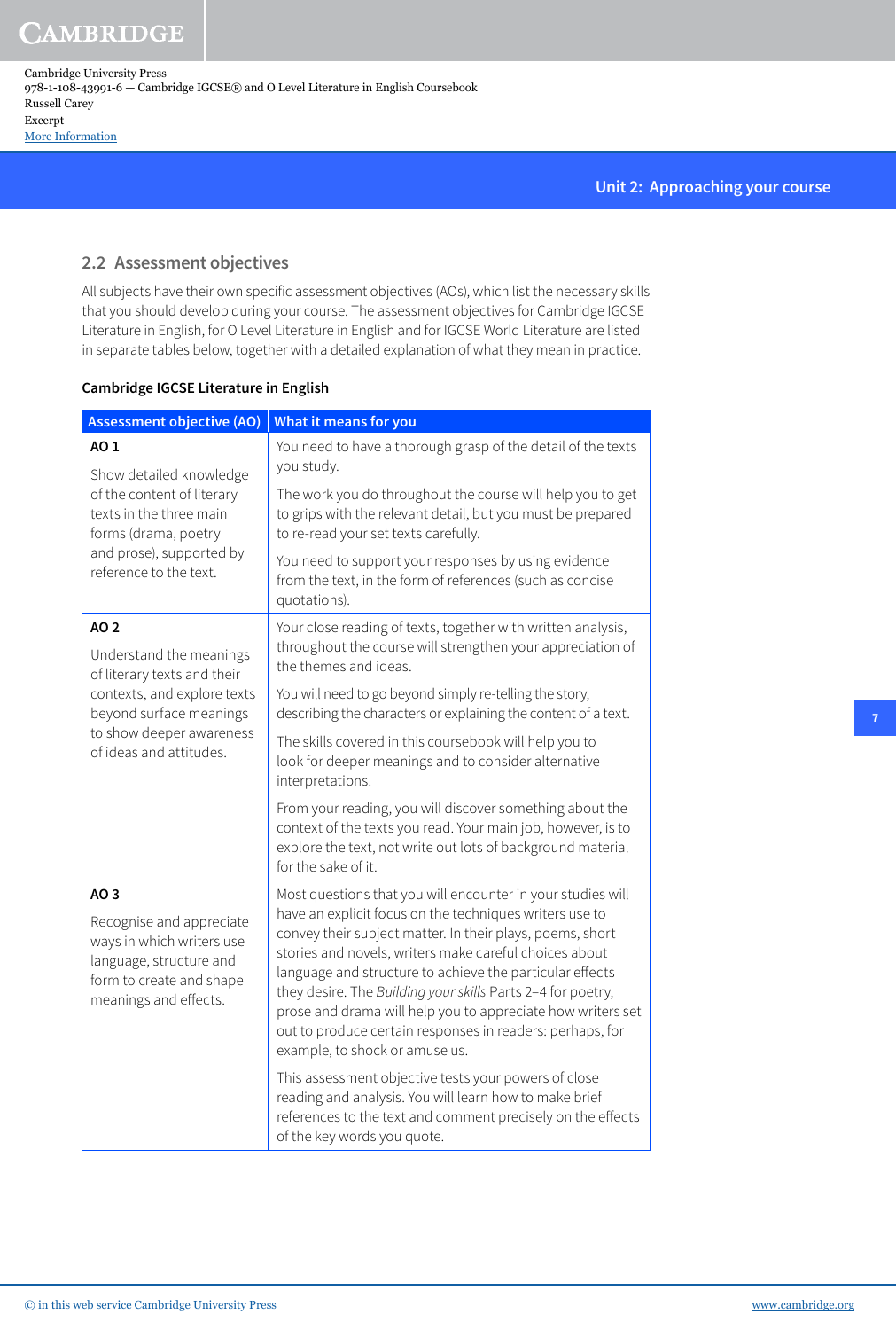## **Cambridge IGCSE and O Level Literature in English**

| <b>Assessment objective (AO)</b>                                                        | What it means for you                                                                                                                                                                                 |
|-----------------------------------------------------------------------------------------|-------------------------------------------------------------------------------------------------------------------------------------------------------------------------------------------------------|
| AO 4<br>Communicate a sensitive<br>and informed personal<br>response to literary texts. | In this course, you are always expected to give your genuine<br>and considered response to the question and to answer the<br>question that has been asked rather than one you wish had<br>been asked. |
|                                                                                         | This is not a subject where answers can be learned, or<br>'model' answers given. You certainly should not expect<br>your teacher to provide you with ready-made views and<br>opinions.                |
|                                                                                         | An informed personal response means that you must provide<br>detailed evidence from the text to support your views.                                                                                   |

#### **Cambridge O Level Literature in English**

| <b>Assessment objective (AO)</b>                                                        | What it means for you                                                                                                                                                                                |
|-----------------------------------------------------------------------------------------|------------------------------------------------------------------------------------------------------------------------------------------------------------------------------------------------------|
| AO 1<br>Show detailed knowledge of the<br>content of literary texts.                    | You need to have a thorough grasp of the detail of the<br>texts you study.                                                                                                                           |
|                                                                                         | The work you do throughout the course will help you<br>to get to grips with the relevant detail, but you must be<br>prepared to re-read your set texts carefully.                                    |
|                                                                                         | You need to support your responses by using evidence<br>from the text, in the form of references (such as concise<br>quotations).                                                                    |
| AO 2                                                                                    | Your close reading of texts, together with written                                                                                                                                                   |
| Understand the ways literary<br>texts can be interpreted                                | analysis, throughout the course will strengthen your<br>appreciation of the ideas and attitudes present in texts.                                                                                    |
| from surface level to deeper<br>awareness of ideas and<br>attitudes and their contexts. | You will need to go beyond simply re-telling the story,<br>describing the characters or explaining the content of<br>a text.                                                                         |
|                                                                                         | The skills covered in this coursebook will help you to<br>look for deeper meanings and to consider alternative<br>interpretations.                                                                   |
|                                                                                         | From your reading, you will discover something about<br>the context of the texts you read. Your main job is<br>to explore the text, not write out lots of background<br>material for the sake of it. |
| AO3                                                                                     | This assessment objective tests your powers of close                                                                                                                                                 |
| Recognise and appreciate ways<br>in which writers use language.                         | reading and analysis of the words writers use in<br>creating settings, presenting characters and developing<br>ideas.                                                                                |
|                                                                                         | To comment effectively on writers' use of language,<br>you will need to make brief references to the text and<br>analyse precisely the effects of the key words you quote.                           |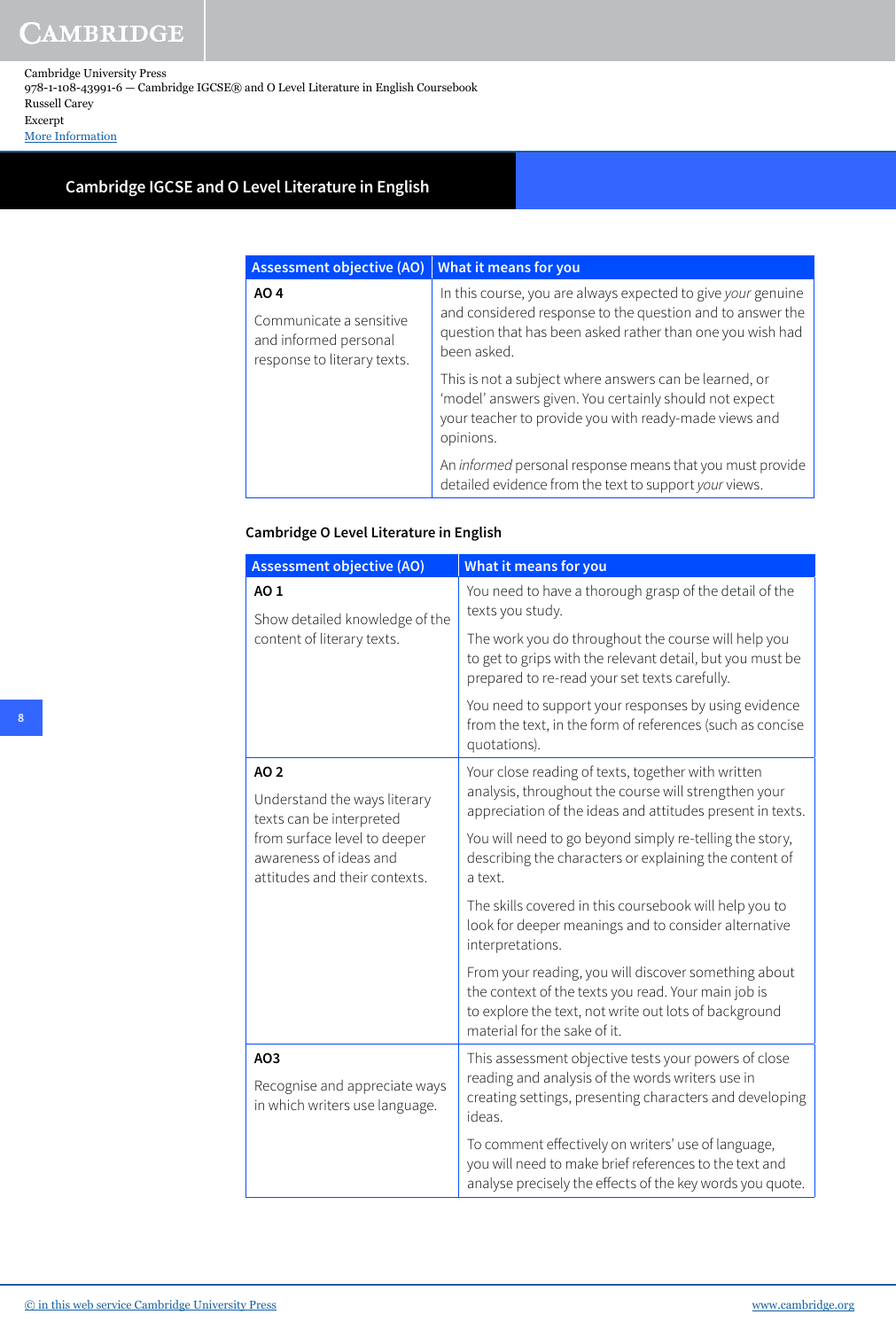## **Unit 2: Approaching your course**

| <b>Assessment objective (AO)</b>                                                                                                                                                           | What it means for you                                                                                                                                                                                                                                                                                                                                                                                                                                                                                                                                          |
|--------------------------------------------------------------------------------------------------------------------------------------------------------------------------------------------|----------------------------------------------------------------------------------------------------------------------------------------------------------------------------------------------------------------------------------------------------------------------------------------------------------------------------------------------------------------------------------------------------------------------------------------------------------------------------------------------------------------------------------------------------------------|
| AO 4<br>Recognise and appreciate ways<br>in which writers achieve their<br>effects (e.g. structure, plot,<br>characterisation, dramatic<br>tension, imagery, rhythm,<br>setting and mood). | Most questions you will encounter in the course of your<br>studies will focus explicitly on the techniques writers<br>use to convey their subject-matter. In their plays,<br>poems, short stories and novels, writers make careful<br>choices about structure, plot, characterisation, etc., to<br>achieve the particular effects they desire.<br>The Building your skills Parts 2-4 for poetry, prose and<br>drama will help you to appreciate how writers set out<br>to produce certain responses in readers, perhaps, for<br>example, to shock or amuse us. |
| AO 5<br>Communicate a sensitive and<br>informed personal response to<br>what is read.                                                                                                      | In this course, you are always expected to give your<br>genuine and considered response to the question you<br>are asked, and to answer the question that has been<br>asked rather than one you wish had been asked.<br>This is not a subject where answers can be learned, or<br>'model' answers given. You certainly should not expect<br>your teacher to provide you with ready-made views<br>and opinions.<br>An informed personal response means that you must<br>provide detailed evidence from the text to support your<br>views.                       |

#### **Cambridge IGCSE World Literature**

| <b>Assessment objective (AO)</b>                                                                                                    | <b>What it means for you</b>                                                                                                                                                                                                                                                                                                                                                                                                                                                                                                                                                                                                                                    |
|-------------------------------------------------------------------------------------------------------------------------------------|-----------------------------------------------------------------------------------------------------------------------------------------------------------------------------------------------------------------------------------------------------------------------------------------------------------------------------------------------------------------------------------------------------------------------------------------------------------------------------------------------------------------------------------------------------------------------------------------------------------------------------------------------------------------|
| AO 1<br>Detailed knowledge of the<br>content and form of literary<br>texts drawn from different<br>countries and cultures.          | You need to have a thorough grasp of the detail of the<br>texts you study.<br>The work you do throughout the course will help you<br>to get to grips with the relevant detail, but you must be<br>prepared to re-read your set texts carefully.<br>You need to support your responses by using evidence<br>from the text, in the form of references (such as concise<br>quotations).                                                                                                                                                                                                                                                                            |
| AO 2<br>Engagement with writers'<br>ideas and treatment of<br>themes, and appreciation<br>of how texts relate to wider<br>contexts. | Your close reading of texts, together with written<br>analysis, throughout the course will strengthen your<br>appreciation of the ideas and attitudes present in texts.<br>You will need to go beyond simply re-telling the story,<br>describing the characters or explaining the content of<br>a text.<br>The skills covered in this coursebook will help you to<br>look for deeper meanings and to consider alternative<br>interpretations.<br>From your reading, you will discover something about<br>the context of the texts you read. Your main job, however,<br>is to explore the text, not write out lots of background<br>material for the sake of it. |